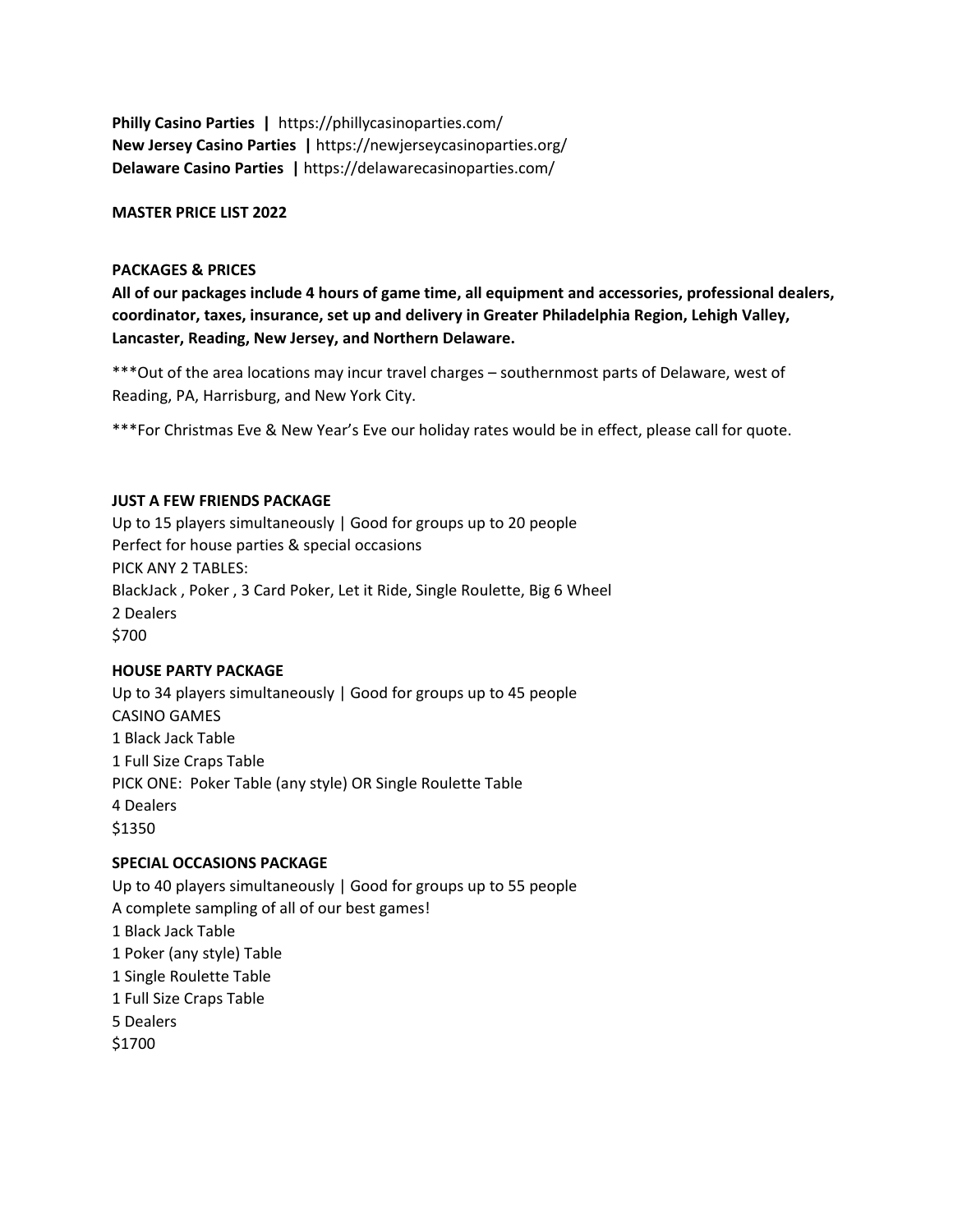### **BRONZE PACKAGE**

Up to 50 players simultaneously | Good for groups up to 70 people 3 Blackjack Tables 1 Poker Table 1 Single Roulette Table 1 Craps Table 7 Dealers and Coordinator \$2400

## **BRONZE PLUS PACKAGE**

Up to 70 players simultaneously | Good for groups up to 90 people 5 Blackjack Tables 1 Poker Table 1 Single Roulette Table 1 Craps Table 9 Dealers and Coordinator \$3100

# **SILVER PACKAGE**

Up to 80 players simultaneously | Good for groups up to 105 people 5 Blackjack Tables 1 Poker Table 1 Craps Table 1 Double Roulette Table 10 Dealers and Coordinator \$3400

# **SILVER PLUS PACKAGE**

Up to 100 players simultaneously | Good for groups up to 135 people 6 Blackjack Tables 1 Poker Table 1 Craps Tables 1 Big 6 Wheel 1 Double Roulette Table 12 Dealers and Coordinator \$4100

### **DELUXE SILVER PACKAGE**

Up to 115 players simultaneously | Good for groups up to 150 people 6 Blackjack Tables 1 Poker Table 1 Big 6 Wheel 2 Craps Tables 1 Double Roulette Table 14 Dealers and Coordinator \$4750